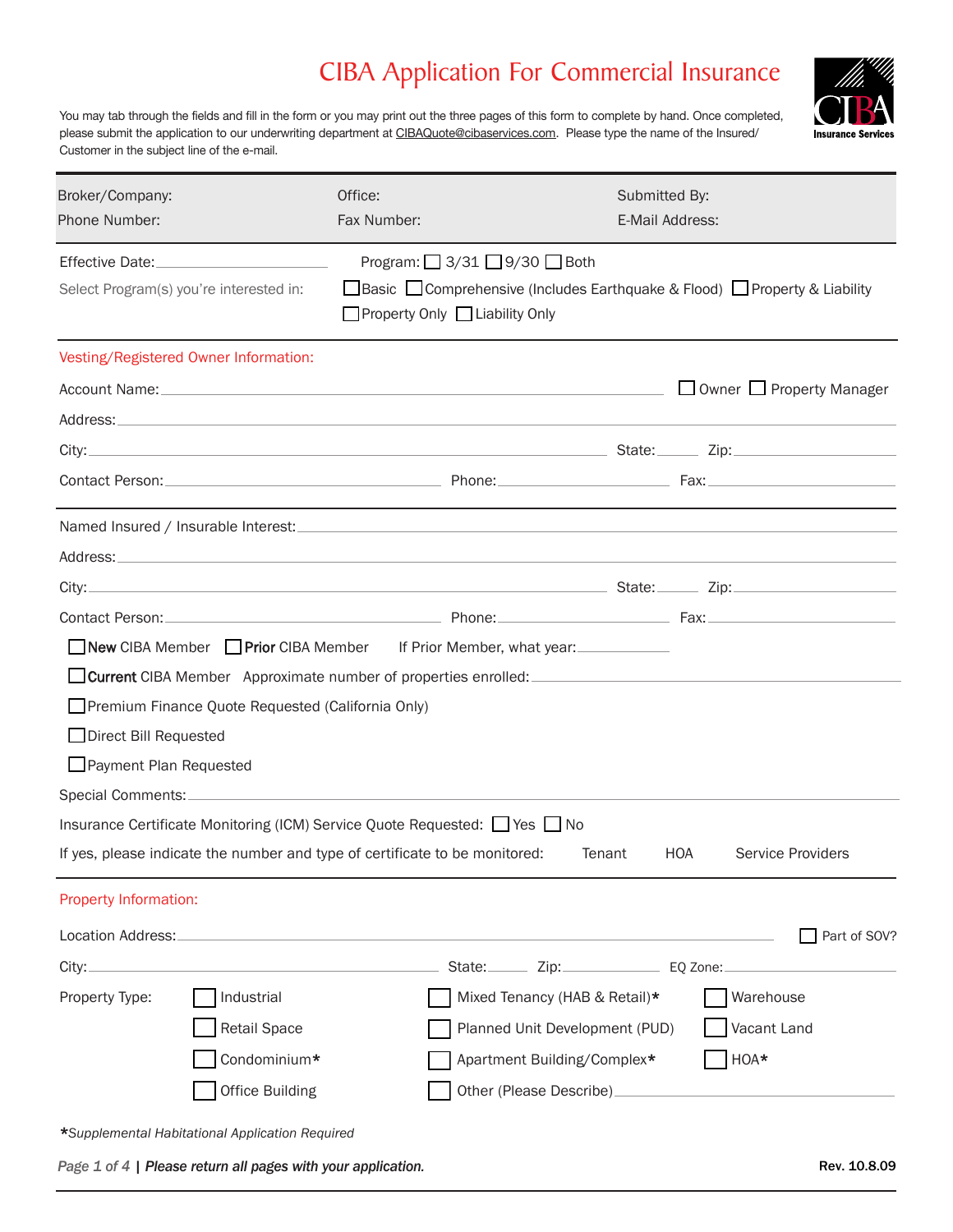

| For Non-Habitational Applicants:                                                                                 |                                                                                                                        |
|------------------------------------------------------------------------------------------------------------------|------------------------------------------------------------------------------------------------------------------------|
|                                                                                                                  |                                                                                                                        |
|                                                                                                                  |                                                                                                                        |
|                                                                                                                  |                                                                                                                        |
|                                                                                                                  |                                                                                                                        |
|                                                                                                                  |                                                                                                                        |
|                                                                                                                  |                                                                                                                        |
| Property Information:                                                                                            |                                                                                                                        |
| Total Square Footage: _____________ # of Units: __________ Mixed Tenancy Residential Square Footage: ___________ |                                                                                                                        |
| Commercial Square Footage: Commercial Square Footage: Commercial Square Footage:                                 |                                                                                                                        |
| Annual Rents:\$                                                                                                  |                                                                                                                        |
|                                                                                                                  | Year Built: ______ Building Construction? Frame ■ Masonry ■ Fire Resistive Year Building Last Remodeled/Retrofitted: _ |
|                                                                                                                  | Roof Type? Composition Shake Shingle Fire Resistive (Tile, Slate, Concrete) Year Roof Last Replaced:                   |
|                                                                                                                  |                                                                                                                        |
| # of Buildings: ________________ # of Stories: ______________ # of Basements: _____________                      |                                                                                                                        |
| Sprinklers: Full Partial None Central Station Alarm: Yes No                                                      |                                                                                                                        |
| Parking: Underground Tuck-Under Carport Separate Attached On-Grade                                               |                                                                                                                        |
|                                                                                                                  |                                                                                                                        |
| Years Updated: Wiring Plumbing HVAC Fire/Life Safety                                                             |                                                                                                                        |
| a. Are driveways, parking & sidewalks in smooth repair?                                                          | Yes I                                                                                                                  |
| b. Are stairs, porches, rails, landings and balconies in good repair?                                            | Yes No (please explain)                                                                                                |
| c. Any graffiti on walls or fences?                                                                              | No Yes (please explain)                                                                                                |
| d. Any garbage, debris or inoperable vehicles on premises?                                                       | No.                                                                                                                    |
| e. Does structure have wood shake roof?                                                                          | No<br>Yes                                                                                                              |
| Are employees screened? Ses No<br>A. References? Yes No<br>B. Prior jobs? Yes No                                 | C. Credit checks? Ves No<br>D. Criminal checks? Yes No                                                                 |
| Crime and vandalism in neighborhood? High Medium Low                                                             |                                                                                                                        |
| Are tenants informed of crime and vandalism activity? $\Box$ Yes $\Box$ No                                       |                                                                                                                        |
| Are there any regular news bulletins by Ownership/Manager? Ves No                                                |                                                                                                                        |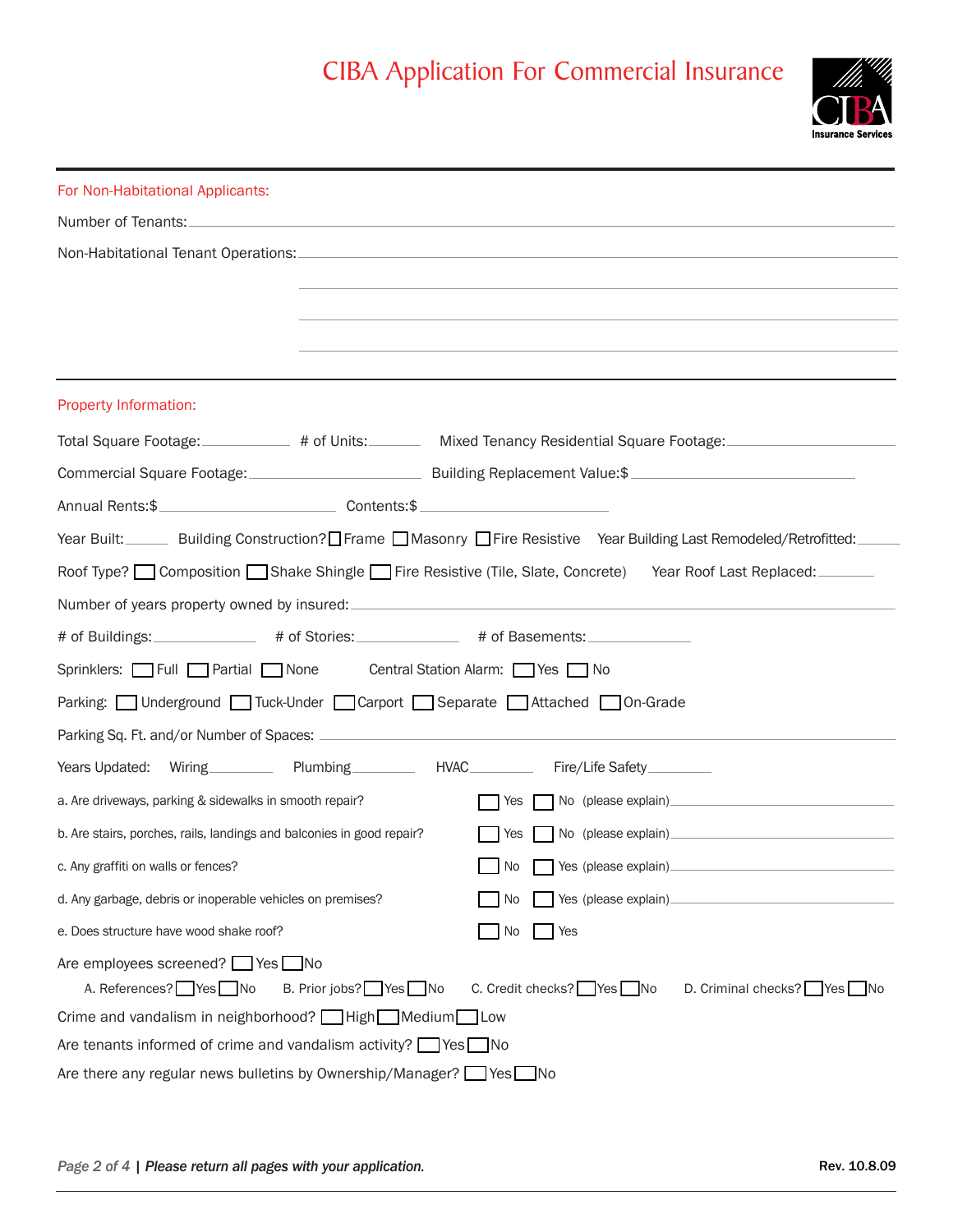

| <b>Current Insurance Coverages:</b>  |                   |       |            |         |
|--------------------------------------|-------------------|-------|------------|---------|
|                                      | Insurance Company | Limit | Deductible | Premium |
| <b>Commercial General Liability:</b> |                   |       |            |         |
|                                      |                   |       |            |         |
| Auto Liability:                      |                   |       |            |         |
|                                      |                   |       |            |         |
| Property - All Risk:                 |                   |       |            |         |
|                                      |                   |       |            |         |
| Property - DIC:                      |                   |       |            |         |

#### Additional Insured Information:

| Loan $#$ :              |               |                    |                 |                    |
|-------------------------|---------------|--------------------|-----------------|--------------------|
| Name:                   |               |                    |                 |                    |
| Address:                |               |                    |                 |                    |
| City: $\_\$             |               |                    | State: _____    | . Zip: ___________ |
| Nature of Interest:     | 1st Mortgagee | Additional Insured | $\Box$ GL 15-1  |                    |
| Select all that applies | 2nd Mortgagee | $\Box$ Loss Payee  | $\Box$ GL 15-2A |                    |
|                         | 3rd Mortgagee | 438BFUNS Applies   | $\Box$ GL 15-2B |                    |
|                         |               |                    |                 |                    |

| Loan $#$ :              |               |                    |                 |      |
|-------------------------|---------------|--------------------|-----------------|------|
| Name:                   |               |                    |                 |      |
| Address:                |               |                    |                 |      |
| City: $_{-}$            |               |                    | State:          | Zip: |
| Nature of Interest:     | 1st Mortgagee | Additional Insured | $\Box$ GL 15-1  |      |
| Select all that applies | 2nd Mortgagee | Loss Payee         | $\Box$ GL 15-2A |      |
|                         | 3rd Mortgagee | 1438BFUNS Applies  | $\Box$ GL 15-2B |      |

| Loan $#$ :                                    |               |                    |                 |      |
|-----------------------------------------------|---------------|--------------------|-----------------|------|
| Name:                                         |               |                    |                 |      |
| Address:                                      |               |                    |                 |      |
| City:                                         |               |                    | State:          | Zip: |
| Nature of Interest:                           | 1st Mortgagee | Additional Insured | $\Box$ GL 15-1  |      |
| Select all that applies                       | 2nd Mortgagee | Loss Payee         | $\Box$ GL 15-2A |      |
|                                               | 3rd Mortgagee | 438BFUNS Applies   | $\Box$ GL 15-2B |      |
| Please include additional pages if necessary. |               |                    |                 |      |